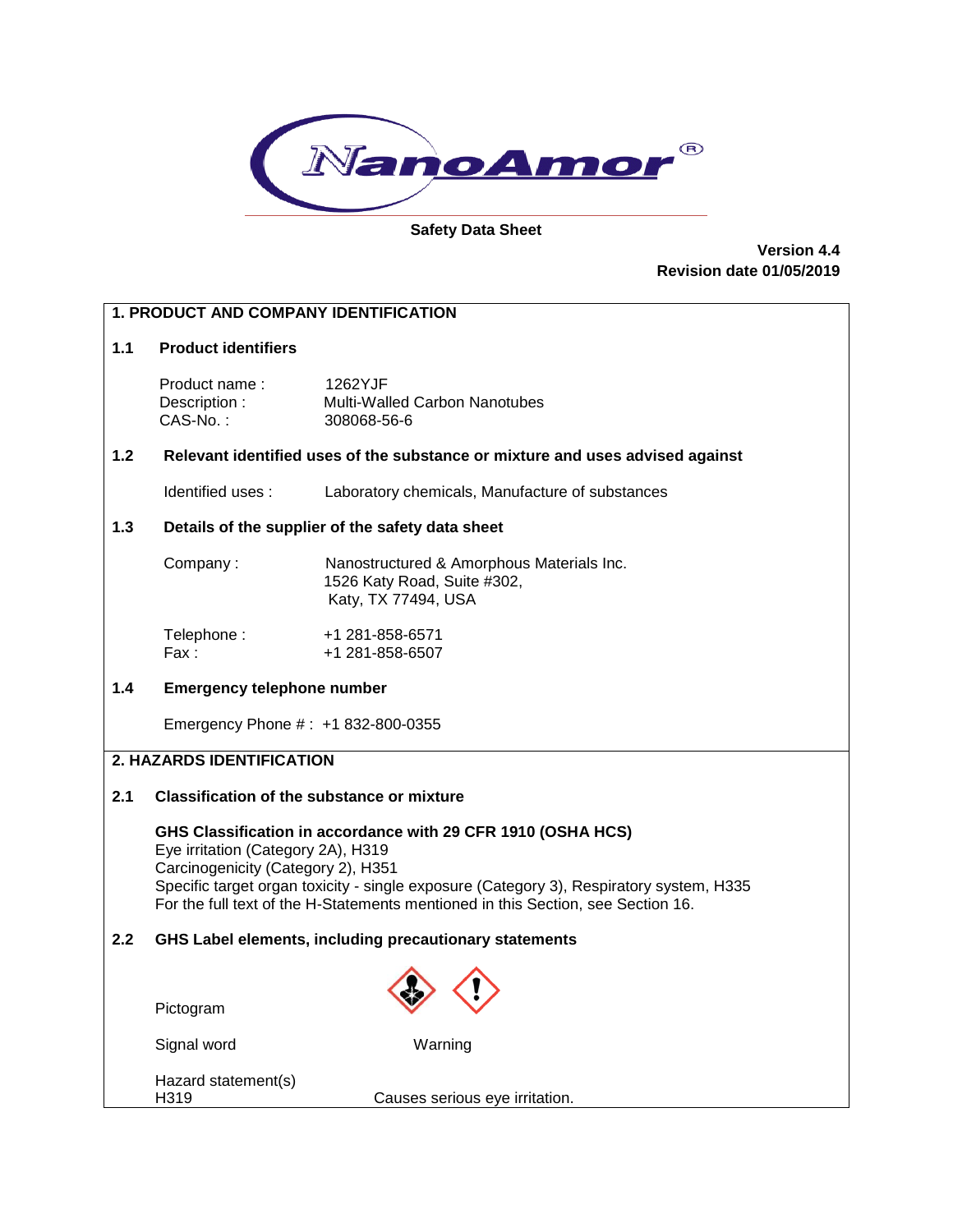|     | H335<br>May cause respiratory irritation.     |                                                                                            |                                                                                                                                     |  |  |
|-----|-----------------------------------------------|--------------------------------------------------------------------------------------------|-------------------------------------------------------------------------------------------------------------------------------------|--|--|
|     | H351                                          | Suspected of causing cancer.                                                               |                                                                                                                                     |  |  |
|     |                                               |                                                                                            |                                                                                                                                     |  |  |
|     | Precautionary statement(s)                    |                                                                                            |                                                                                                                                     |  |  |
|     | P201                                          | Obtain special instructions before use.                                                    |                                                                                                                                     |  |  |
|     | P202                                          | Do not handle until all safety precautions have been read and                              |                                                                                                                                     |  |  |
|     |                                               | understood.                                                                                |                                                                                                                                     |  |  |
|     | P261                                          | Avoid breathing dust/ fume/ gas/ mist/ vapours/ spray.                                     |                                                                                                                                     |  |  |
|     | P264                                          |                                                                                            | Wash skin thoroughly after handling.                                                                                                |  |  |
|     | P271                                          | Use only outdoors or in a well-ventilated area.                                            |                                                                                                                                     |  |  |
|     | P280                                          | Wear protective gloves/ protective clothing/ eye protection/ face                          |                                                                                                                                     |  |  |
|     |                                               | protection                                                                                 |                                                                                                                                     |  |  |
|     | $P304 + P340 + P312$                          | unwell.                                                                                    | IF INHALED: Remove person to fresh air and keep comfortable for<br>breathing. Call a POISON CENTER or doctor/ physician if you feel |  |  |
|     | $P305 + P351 + P338$                          | IF IN EYES: Rinse cautiously with water for several minutes.                               |                                                                                                                                     |  |  |
|     |                                               |                                                                                            | Remove contact lenses, if present and easy to do. Continue rinsing.                                                                 |  |  |
|     | $P308 + P313$                                 | IF exposed or concerned: Get medical advice/ attention.                                    |                                                                                                                                     |  |  |
|     | P337 + P313                                   | If eye irritation persists: Get medical advice/attention.                                  |                                                                                                                                     |  |  |
|     | P403 + P233                                   | Store in a well-ventilated place. Keep container tightly closed.                           |                                                                                                                                     |  |  |
|     | P405                                          | Store locked up.                                                                           |                                                                                                                                     |  |  |
|     | P501                                          |                                                                                            | Dispose of contents/ container to an approved waste disposal plant.                                                                 |  |  |
| 2.3 |                                               | Hazards not otherwise classified (HNOC) or not covered by GHS - none                       |                                                                                                                                     |  |  |
| 3.  | <b>COMPOSITION/INFORMATION ON INGREDIENTS</b> |                                                                                            |                                                                                                                                     |  |  |
| 3.1 | <b>Substances</b>                             |                                                                                            |                                                                                                                                     |  |  |
|     |                                               |                                                                                            |                                                                                                                                     |  |  |
|     | Formula:                                      | Multi wall carbon nanotubes, MWCNT                                                         |                                                                                                                                     |  |  |
|     | CAS-No.:<br>308068-56-6                       |                                                                                            |                                                                                                                                     |  |  |
|     |                                               |                                                                                            |                                                                                                                                     |  |  |
|     |                                               |                                                                                            |                                                                                                                                     |  |  |
|     | <b>Hazardous components</b>                   |                                                                                            |                                                                                                                                     |  |  |
|     | Component                                     | Classification                                                                             | Concentration                                                                                                                       |  |  |
|     | <b>Carbon Nanotubes</b>                       |                                                                                            |                                                                                                                                     |  |  |
|     |                                               | Eye Irrit. 2A; Carc. 2; STOT                                                               | $\leq$ 100%                                                                                                                         |  |  |
|     |                                               | SE 3; H319, H335, H351                                                                     |                                                                                                                                     |  |  |
|     |                                               |                                                                                            |                                                                                                                                     |  |  |
|     |                                               |                                                                                            |                                                                                                                                     |  |  |
|     | 4. FIRST AID MEASURES                         |                                                                                            |                                                                                                                                     |  |  |
|     |                                               |                                                                                            |                                                                                                                                     |  |  |
| 4.1 | <b>Description of first aid measures</b>      |                                                                                            |                                                                                                                                     |  |  |
|     | <b>General advice</b>                         |                                                                                            |                                                                                                                                     |  |  |
|     |                                               |                                                                                            |                                                                                                                                     |  |  |
|     | dangerous area.                               | Consult a physician. Show this safety data sheet to the doctor in attendance. Move out of  |                                                                                                                                     |  |  |
|     |                                               |                                                                                            |                                                                                                                                     |  |  |
|     | If inhaled                                    | If breathed in, move person into fresh air. If not breathing, give artificial respiration. |                                                                                                                                     |  |  |
|     |                                               |                                                                                            |                                                                                                                                     |  |  |
|     | In case of skin contact                       |                                                                                            |                                                                                                                                     |  |  |
|     | Wash off with soap and plenty of water.       |                                                                                            |                                                                                                                                     |  |  |
|     |                                               |                                                                                            |                                                                                                                                     |  |  |
|     | In case of eye contact                        |                                                                                            |                                                                                                                                     |  |  |
|     |                                               | Rinse thoroughly with plenty of water for at least 15 minutes and consult a physician.     |                                                                                                                                     |  |  |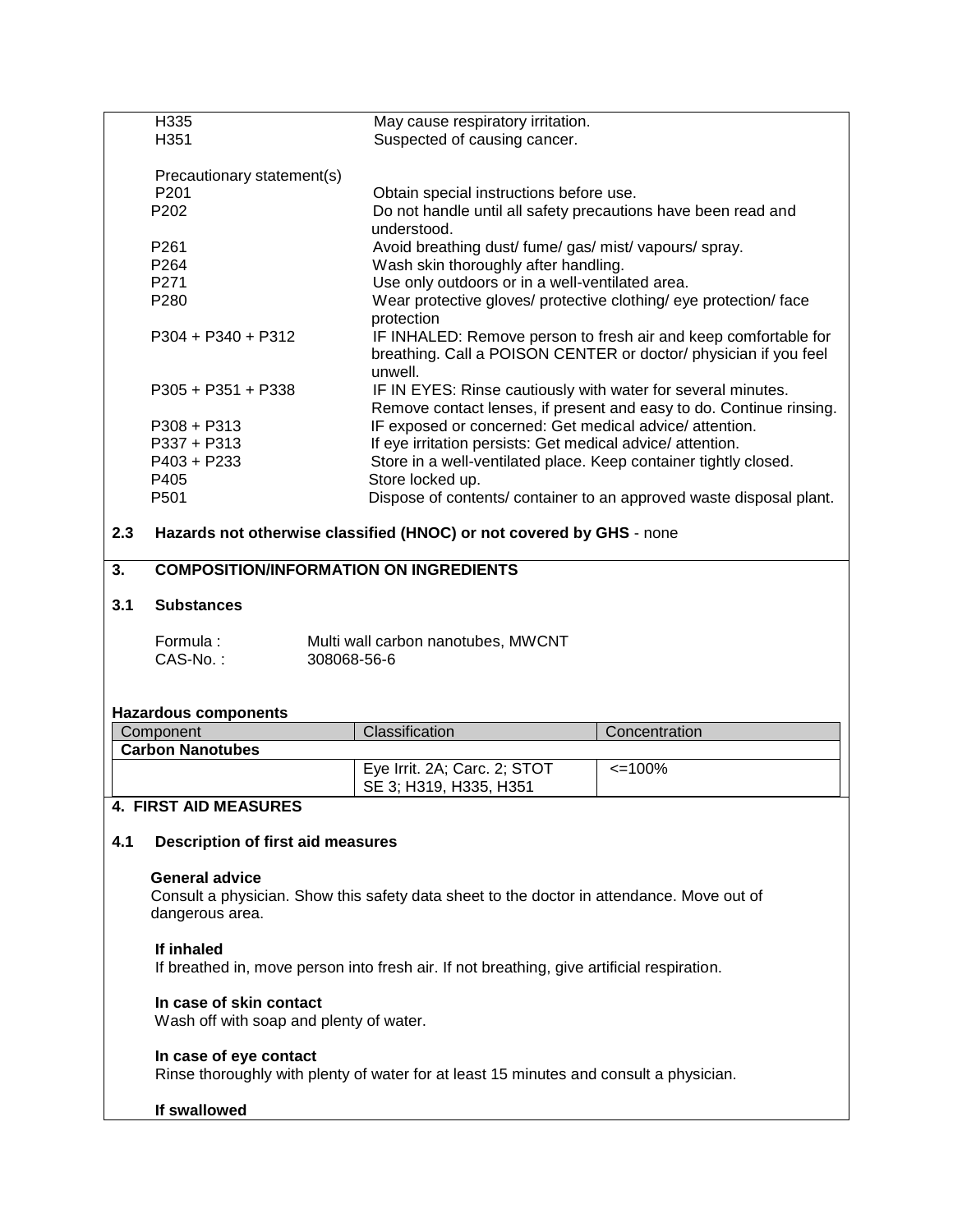|     | Never give anything by mouth to an unconscious person. Rinse mouth with water. Consult a<br>physician.                                                                                                                                                                                                  |
|-----|---------------------------------------------------------------------------------------------------------------------------------------------------------------------------------------------------------------------------------------------------------------------------------------------------------|
| 4.2 | Most important symptoms and effects, both acute and delayed<br>The most important known symptoms and effects are described in the labeling (see section 2.2)<br>and/or in section 11                                                                                                                    |
|     | 4.3 Indication of any immediate medical attention and special treatment needed<br>No data available                                                                                                                                                                                                     |
| 5.  | <b>FIREFIGHTING MEASURES</b>                                                                                                                                                                                                                                                                            |
| 5.1 | <b>Extinguishing media</b>                                                                                                                                                                                                                                                                              |
|     | Suitable extinguishing media<br>Use water spray, alcohol-resistant foam, dry chemical or carbon dioxide.                                                                                                                                                                                                |
| 5.2 | Special hazards arising from the substance or mixture<br>Carbon oxides                                                                                                                                                                                                                                  |
| 5.3 | <b>Advice for firefighters</b><br>Wear self-contained breathing apparatus for firefighting if necessary.                                                                                                                                                                                                |
| 5.4 | <b>Further information</b><br>No data available                                                                                                                                                                                                                                                         |
|     | 6. ACCIDENTAL RELEASE MEASURES                                                                                                                                                                                                                                                                          |
| 6.1 | Personal precautions, protective equipment and emergency procedures<br>Use personal protective equipment. Avoid dust formation. Avoid breathing vapours, mist or gas.<br>Ensure adequate ventilation. Evacuate personnel to safe areas. Avoid breathing dust.<br>For personal protection see section 8. |
| 6.2 | <b>Environmental precautions</b><br>Do not let product enter drains.                                                                                                                                                                                                                                    |
| 6.3 | Methods and materials for containment and cleaning up<br>Pick up and arrange disposal without creating dust. Sweep up and shovel. Keep in suitable, closed<br>containers for disposal.                                                                                                                  |
| 6.4 | <b>Reference to other sections</b><br>For disposal see section 13.                                                                                                                                                                                                                                      |
|     | 7. HANDLING AND STORAGE                                                                                                                                                                                                                                                                                 |
| 7.1 | <b>Precautions for safe handling</b><br>Avoid contact with skin and eyes. Avoid formation of dust and aerosols.<br>Provide appropriate exhaust ventilation at places where dust is formed.<br>For precautions see section 2.2.                                                                          |
| 7.2 | Conditions for safe storage, including any incompatibilities<br>Keep container tightly closed in a dry and well-ventilated place.                                                                                                                                                                       |
| 7.3 | Specific end use(s)<br>Apart from the uses mentioned in section 1.2 no other specific uses are stipulated                                                                                                                                                                                               |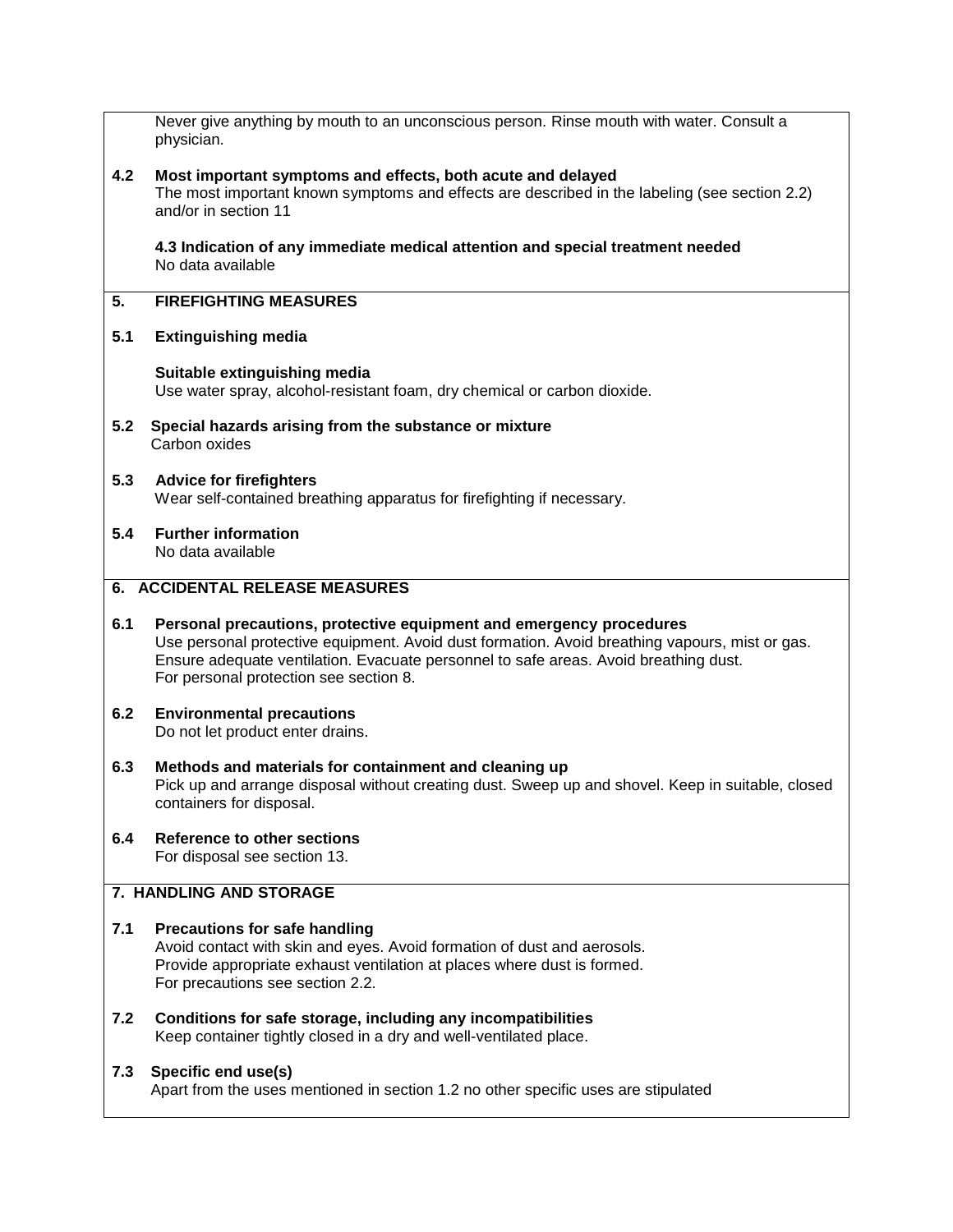# **8. EXPOSURE CONTROLS/PERSONAL PROTECTION**

# **8.1 Control parameters**

#### **Components with workplace control parameters**

 Contains no substances with occupational exposure limit values. Hazardous components without workplace control parameters

# **8.2 Exposure controls**

# **Appropriate engineering controls**

 Handle in accordance with good industrial hygiene and safety practice. Wash hands before breaks and at the end of workday.

# **Personal protective equipment**

# **Eye/face protection**

 Use equipment for eye protection tested and approved under appropriate government standards such as NIOSH (US) or EN 166(EU).

# **Skin protection**

 Handle with gloves. Gloves must be inspected prior to use. Use proper glove removal technique (without touching glove's outer surface) to avoid skin contact with this product. Dispose of contaminated gloves after use in accordance with applicable laws and good laboratory practices. Wash and dry hands.

# **Body Protection**

 Impervious clothing, The type of protective equipment must be selected according to the concentration and amount of the dangerous substance at the specific workplace.

#### **Respiratory protection**

 For nuisance exposures use type P95 (US) or type P1 (EU EN 143) particle respirator.For higher level protection use type OV/AG/P99 (US) or type ABEK-P2 (EU EN 143) respirator cartridges. Use respirators and components tested and approved under appropriate government standards such as NIOSH (US) or CEN (EU).

#### **Control of environmental exposure**

Do not let product enter drains

# **9. PHYSICAL AND CHEMICAL PROPERTIES**

#### **9.1 Information on basic physical and chemical properties**

| a) Appearance                      | Form: solid                         |
|------------------------------------|-------------------------------------|
| b) Odour                           | No data available                   |
| c) Odour Threshold                 | No data available                   |
| d) pH                              | No data available                   |
| e) Melting point/freezing<br>point | 3,652 - 3,697 °C (6,606 - 6,687 °F) |
| f) Initial boiling point and       | No data available                   |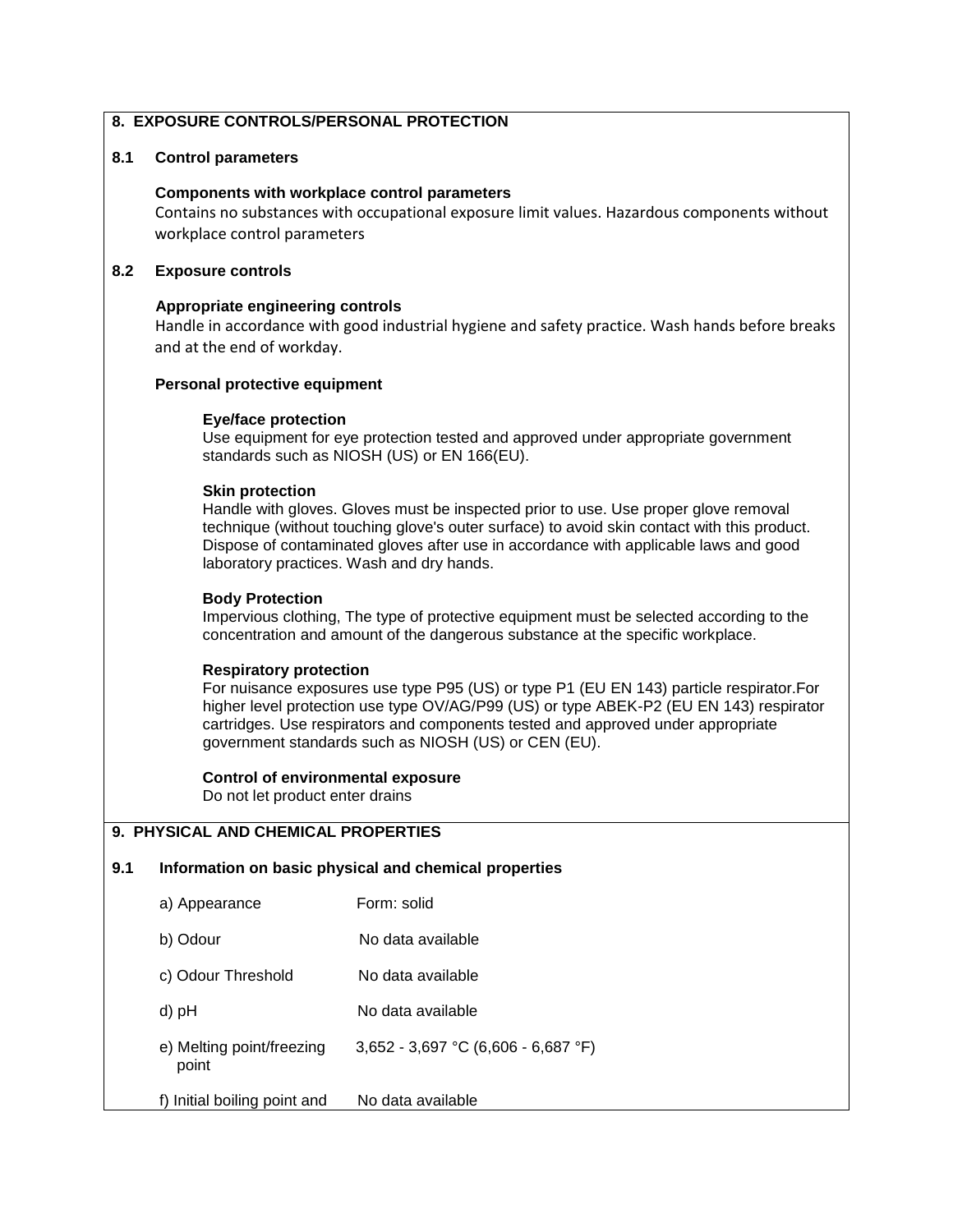boiling range

|      | g) Flash point                                                            | No data available           |
|------|---------------------------------------------------------------------------|-----------------------------|
|      | h) Evaporation rate                                                       | No data available           |
|      | i) Flammability (solid, gas) No data available                            |                             |
|      | j) Upper/lower<br>flammability or<br>explosive limits                     | No data available           |
|      | k) Vapour pressure                                                        | No data available           |
|      | I) Vapour density                                                         | No data available           |
|      | m) Relative density                                                       | 2.29 g/cm3 at 25 °C (77 °F) |
|      | n) Water solubility                                                       | insoluble                   |
|      | o) Partition coefficient:<br>n-octanol/water                              | No data available           |
|      | p) Auto-ignition<br>temperature                                           | No data available           |
|      | q) Decomposition<br>temperature                                           | No data available           |
|      | r) Viscosity                                                              | No data available           |
|      | s) Explosive properties                                                   | No data available           |
|      | t) Oxidizing properties                                                   | No data available           |
| 9.2  | Other safety information<br>No data available                             |                             |
|      | <b>10. STABILITY AND REACTIVITY</b>                                       |                             |
| 10.1 | <b>Reactivity</b><br>No data available                                    |                             |
| 10.2 | <b>Chemical stability</b><br>Stable under recommended storage conditions. |                             |
| 10.3 | Possibility of hazardous reactions<br>No data available                   |                             |

- **10.4 Conditions to avoid** No data available
- **10.5 Incompatible materials** Strong oxidizing agents
- **10.6 Hazardous decomposition products**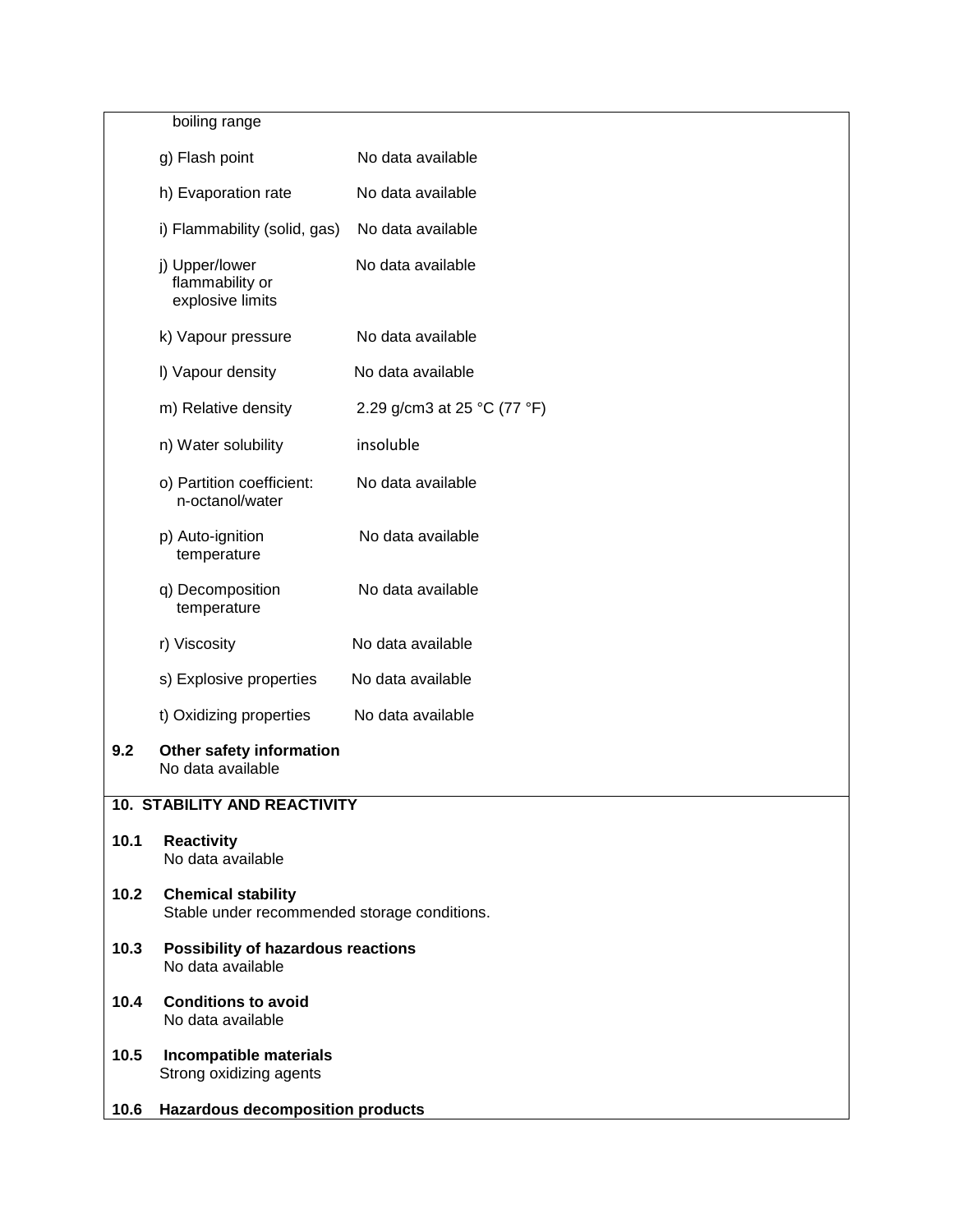|      | Other decomposition products - No data available<br>In the event of fire: see section 5                                                                                                                                                                 |  |  |
|------|---------------------------------------------------------------------------------------------------------------------------------------------------------------------------------------------------------------------------------------------------------|--|--|
|      | <b>11. TOXICOLOGICAL INFORMATION</b>                                                                                                                                                                                                                    |  |  |
| 11.1 | Information on toxicological effects                                                                                                                                                                                                                    |  |  |
|      | <b>Acute toxicity</b><br>No data available<br>Inhalation: No data available<br>Dermal: No data available<br>No data available                                                                                                                           |  |  |
|      | <b>Skin corrosion/irritation</b><br>No data available                                                                                                                                                                                                   |  |  |
|      | Serious eye damage/eye irritation<br>No data available                                                                                                                                                                                                  |  |  |
|      | <b>Respiratory or skin sensitisation</b><br>No data available                                                                                                                                                                                           |  |  |
|      | <b>Germ cell mutagenicity</b><br>No data available                                                                                                                                                                                                      |  |  |
|      | Carcinogenicity                                                                                                                                                                                                                                         |  |  |
|      | IARC: 3 - Group 3: Not classifiable as to its carcinogenicity to humans (Carbon Nanotubes)<br>2B - Group 2B: Possibly carcinogenic to humans (Carbon Nanotubes)<br>3 - Group 3: Not classifiable as to its carcinogenicity to humans (Carbon Nanotubes) |  |  |
|      | IARC: 3 - Group 3: Not classifiable as to its carcinogenicity to humans (Carbon Nanotubes)<br>2B - Group 2B: Possibly carcinogenic to humans (Carbon Nanotubes)<br>3 - Group 3: Not classifiable as to its carcinogenicity to humans (Carbon Nanotubes) |  |  |
|      | NTP:<br>No component of this product present at levels greater than or equal to 0.1% is identified<br>as probable, possible or confirmed human carcinogen by NTP.                                                                                       |  |  |
|      | OSHA: No component of this product present at levels greater than or equal to 0.1% is identified<br>as probable, possible or confirmed human carcinogen OSHA.                                                                                           |  |  |
|      | <b>Reproductive toxicity</b><br>No data available                                                                                                                                                                                                       |  |  |
|      | Specific target organ toxicity - single exposure<br>Inhalation - May cause respiratory irritation.                                                                                                                                                      |  |  |
|      | Specific target organ toxicity - repeated exposure<br>No data available                                                                                                                                                                                 |  |  |
|      | <b>Aspiration hazard</b><br>No data available                                                                                                                                                                                                           |  |  |
|      | <b>Additional Information</b><br>RTECS: Not available                                                                                                                                                                                                   |  |  |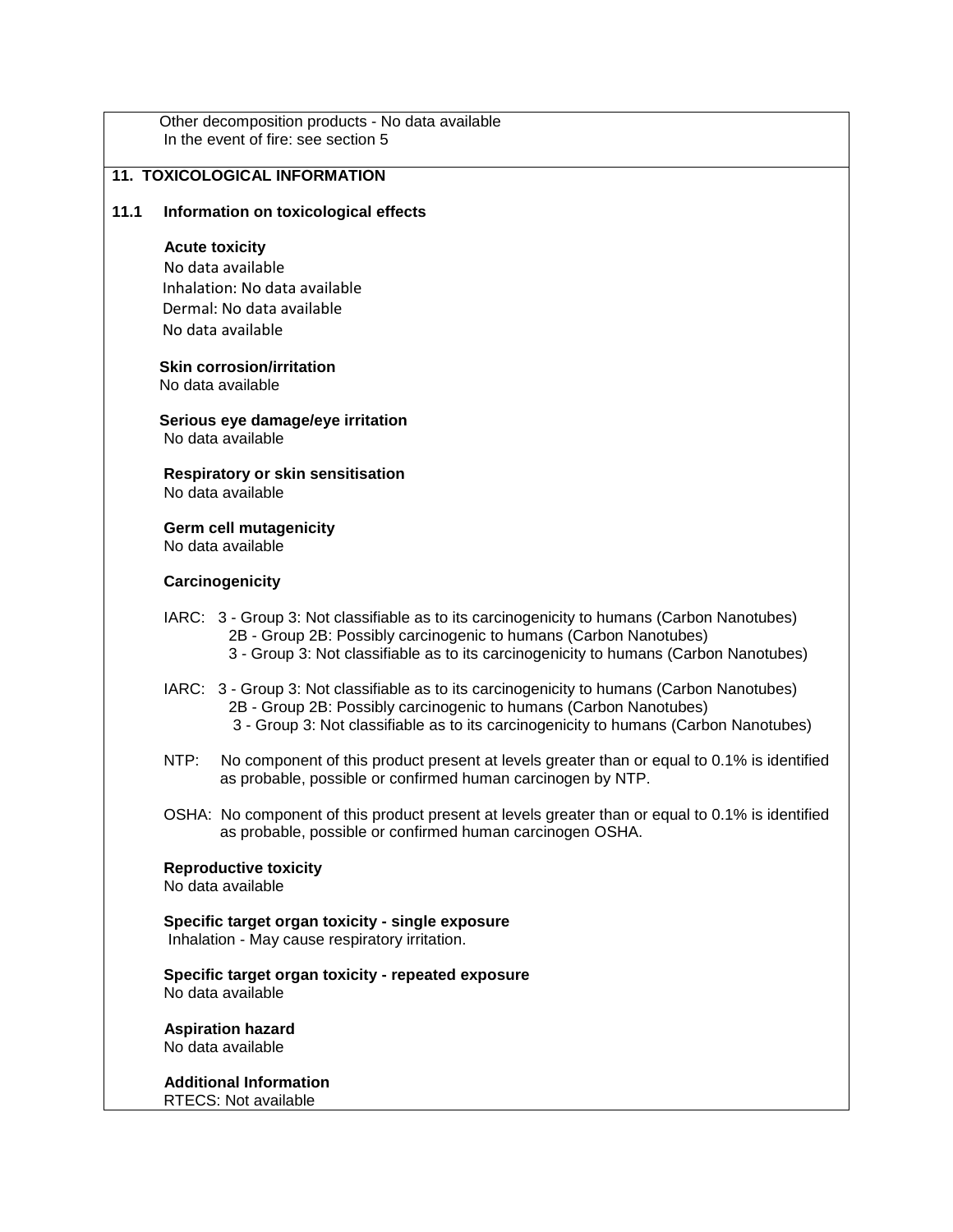|      | To the best of our knowledge, the chemical, physical, and toxicological properties have not been<br>Thoroughly investigated.                                                        |
|------|-------------------------------------------------------------------------------------------------------------------------------------------------------------------------------------|
|      | <b>12. ECOLOGICAL INFORMATION</b>                                                                                                                                                   |
| 12.1 | <b>Toxicity</b><br>No data available                                                                                                                                                |
| 12.2 | <b>Persistence and degradability</b><br>No data available                                                                                                                           |
| 12.3 | <b>Bioaccumulative potential</b><br>No data available                                                                                                                               |
| 12.4 | <b>Mobility in soil</b><br>No data available                                                                                                                                        |
| 12.5 | <b>Results of PBT and vPvB assessment</b><br>PBT/vPvB assessment not available as chemical safety assessment not required/not conducted                                             |
| 12.6 | Other adverse effects<br>No data available                                                                                                                                          |
|      | <b>13. DISPOSAL CONSIDERATIONS</b>                                                                                                                                                  |
| 13.1 | <b>Waste treatment methods</b>                                                                                                                                                      |
|      | <b>Product</b><br>Offer surplus and non-recyclable solutions to a licensed disposal company. Contact a licensed<br>professional waste disposal service to dispose of this material. |
|      | <b>Contaminated packaging</b><br>Dispose of as unused product.                                                                                                                      |
|      | <b>14. TRANSPORT INFORMATION</b>                                                                                                                                                    |
|      | DOT (US)<br>Not dangerous goods                                                                                                                                                     |
|      | <b>IMDG</b><br>Not dangerous goods                                                                                                                                                  |
|      | <b>IATA</b><br>Not dangerous goods                                                                                                                                                  |
|      | <b>15. REGULATORY INFORMATION</b>                                                                                                                                                   |
|      | <b>SARA 302 Components</b><br>No chemicals in this material are subject to the reporting requirements of SARA Title III, Section<br>302.                                            |
|      | <b>SARA 313 Components</b>                                                                                                                                                          |

 This material does not contain any chemical components with known CAS numbers that exceed the threshold (De Minimis) reporting levels established by SARA Title III, Section 313.